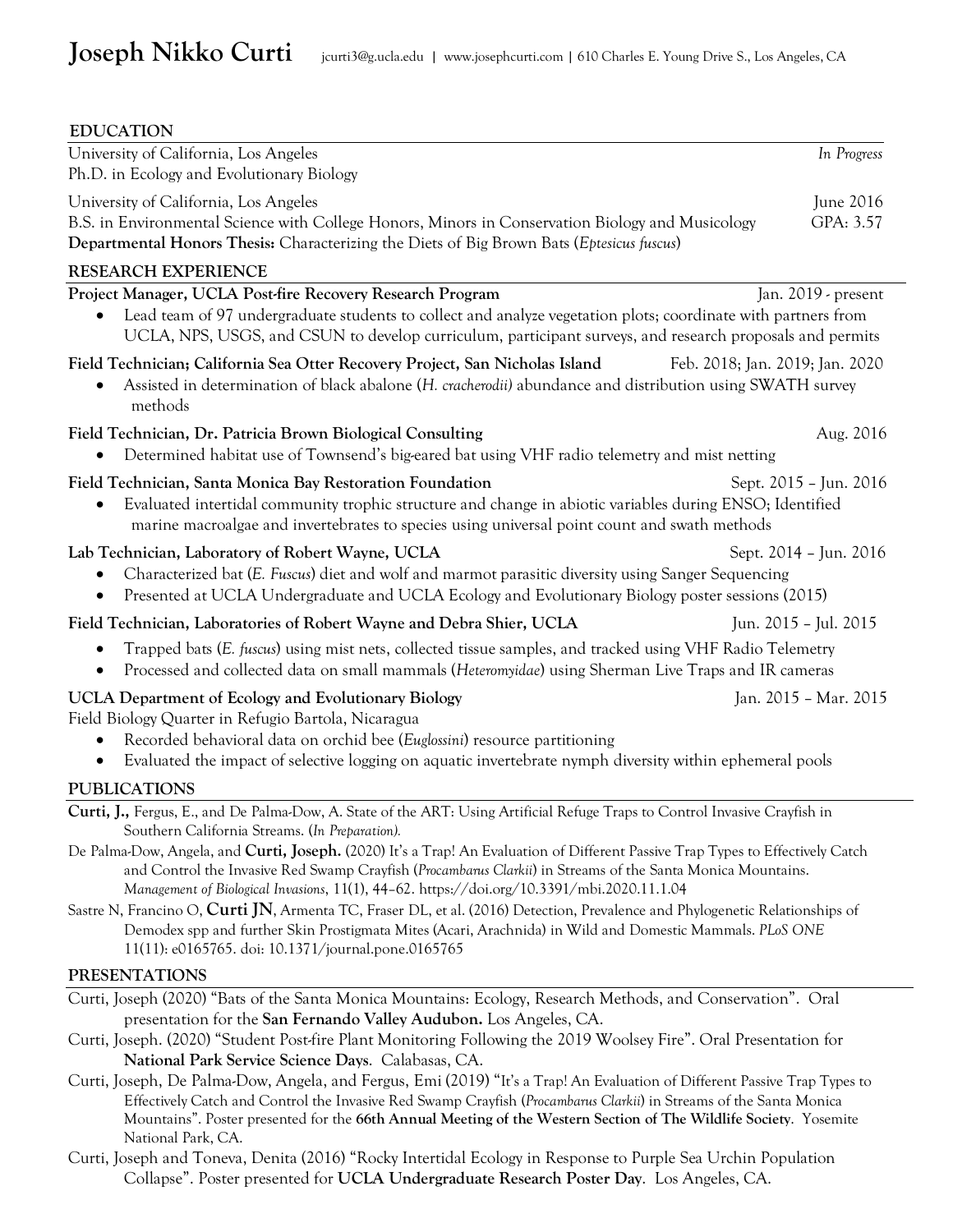## **PRESENTATIONS CONT.**

Curti, Joseph (2016) "Designing molecular tools for the characterization of bat diet". Oral presentation for **UCLA Environmental Science departmental honors committee** and public. Los Angeles, CA

Curti, Joseph and Lee, Michelle (2014) "Effect of Selective Logging of Bromeliad Phytotelma Communities". Poster presented for **UCLA Department of Ecology and Evolutionary Biology Annual Research Symposium**. Los Angeles, CA.

#### **PEER REVIEW**

| Ad-Hoc Journal Reviewer, Molecular Ecology                                                                                  | Oct. 2020 |  |
|-----------------------------------------------------------------------------------------------------------------------------|-----------|--|
| Ad-Hoc Journal Reviewer, Hydrobiologia                                                                                      | Oct. 2019 |  |
| <b>GRANTS, SCHOLARSHIPS, &amp; AWARDS</b>                                                                                   |           |  |
| • California Conservation Genetics Project: \$41,500                                                                        | Sep. 2020 |  |
| Project: "Landscape Genetics, Climate Vulnerability, and Historical Demography of the Yuma Bat in California"               |           |  |
| • American Pheasant and Waterfowl Society: \$500                                                                            | Aug. 2020 |  |
| Santa Monica Audubon: \$500                                                                                                 | Aug. 2020 |  |
| San Fernando Valley Audubon: \$1,000                                                                                        | Jul. 2020 |  |
| Project: "Assessing Barriers to California Quail (Callipepla californica) Gene Flow in the Santa Monica                     |           |  |
| Mountains"                                                                                                                  |           |  |
| • National Park Service, Research Learning Center: \$8,000                                                                  | Feb. 2020 |  |
| Project: "Assessing the Population Dynamics of California Red-legged Frogs to Inform Long-term Conservation                 |           |  |
| Efforts in the Santa Monica Mountains"                                                                                      |           |  |
| • The Green Initiative Fund: \$975                                                                                          | Jan. 2020 |  |
| Project: "Bruin Birders Flock Together"                                                                                     |           |  |
| • Boeing Community Engagement: \$75,000                                                                                     | Jul. 2019 |  |
| Project: "Seed to Restoration Nursery Program"                                                                              |           |  |
| · California Fire Safe Council: \$10,906                                                                                    | Jun. 2019 |  |
| Project: "Fire-wise Native Plant Sale Following the Woolsey Fire"                                                           |           |  |
| • Metropolitan Water District of Southern California: \$2,000                                                               | Nov. 2018 |  |
| Project: "Water Quality Monitoring in Crayfish Streams in the Santa Monica Mountains"                                       |           |  |
| • United States Fish and Wildlife Service: \$77,866                                                                         | Oct. 2018 |  |
| Project: "Invasive crayfish removal from California red-legged frog (Rana draytonii) streams in the Malibu Creek watershed" |           |  |
| • North Face Explore Fund: \$6,000                                                                                          | Jun. 2018 |  |
| Project: "Stream Stewards for Clean Creeks"                                                                                 |           |  |
| • Metropolitan Water District of Southern California: \$2,000                                                               | Dec. 2017 |  |
| Project: "Bring Back the Streams Program"                                                                                   |           |  |
| • Glickfeld Family Scholarship: \$1,000                                                                                     | Dec. 2014 |  |
| · Holmes O. Miller Award: \$1,000                                                                                           | Oct. 2014 |  |
| DDOEE00IOM LI EVDEDIEMOE                                                                                                    |           |  |

# **PROFESSIONAL EXPERIENCE**

**Research Technician, National Park Service Santa Monica Mountains** Dec. 2017 – Sep. 2019

• Implement North American Bat Monitoring Protocol in SMMNRA; develop guiding documents and SOPs for field technicians; determine ecologically significant sites for long term inventory and monitoring of bats; Developed proficiency for acoustic keying to species of western bats

# **Grants and Science Administrator, Mountains Restoration Trust** Sep. 2016 – Sep.2019

• Supervise team of eight field technicians in removal of aquatic invasive species through implementation of field work, mechanical trapping, database management, data QAQC, and report writing; coordinate with multiple agency partners and granting agencies for research collaborations, billing and invoicing, and permitting; planned and implemented over 50 volunteer events for children ages 12+ and adults; Managed social media presence through multiple platforms; Solicited a total of \$39,000 in donations used for research and programming; Authored successful scientific grants for a total of \$87,866 in new funding; Co-designed and implemented a scientific study on trapping methods for aquatic invasive species that was accepted for publication by a major journal